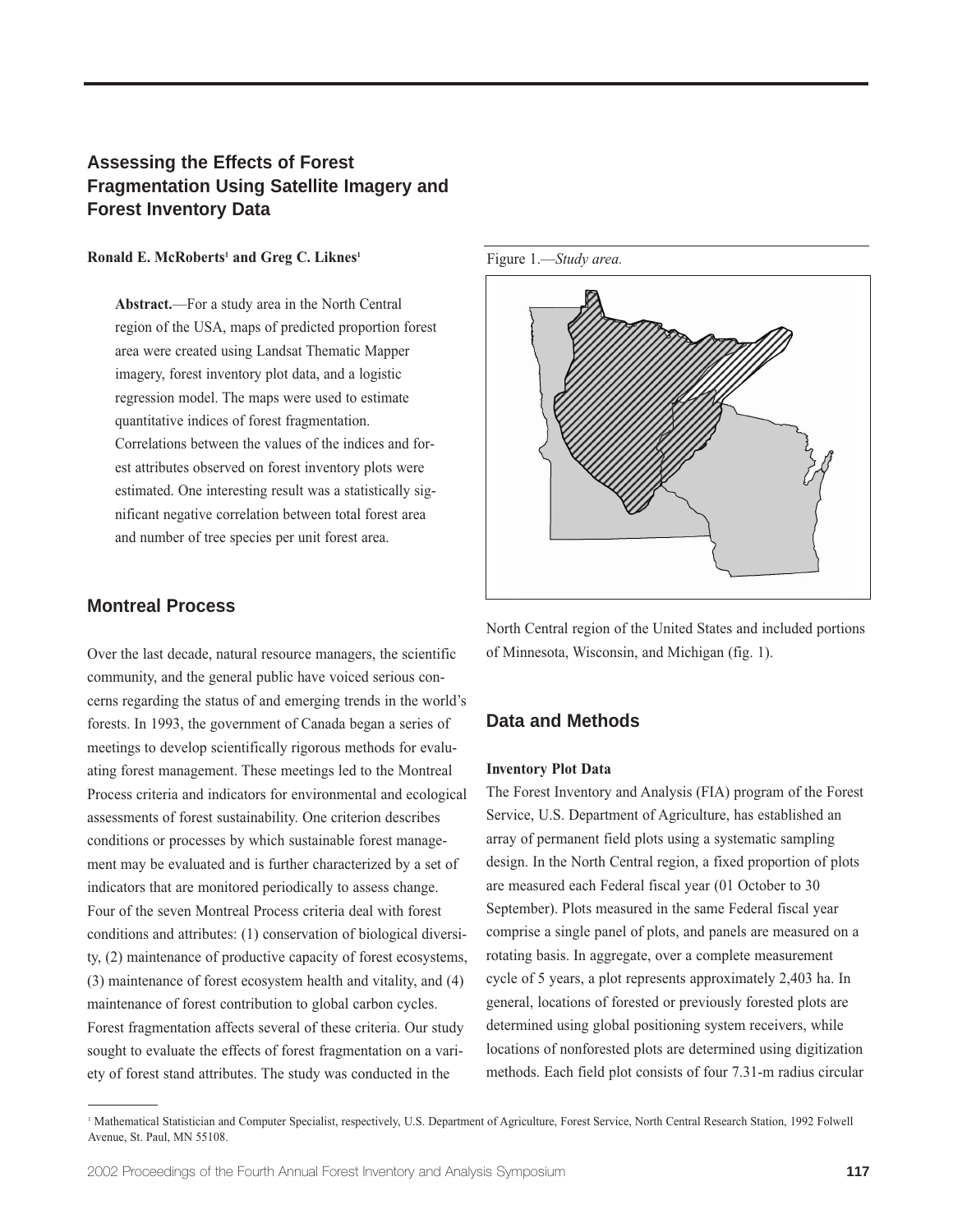

subplots configured as a central subplot and three peripheral subplots with centers located 36.58 m and azimuths of 0 degrees, 120 degrees, and 240 degrees from the center of the central subplot (fig. 2). For each tree, field crews report species, live or dead status, and diameter at breast height (d.b.h.) (1.37 m). Regression models are used with observed d.b.h. as an independent variable to predict the volumes and biomass for individual trees. In addition, field crews note evidence of both natural and human disturbances, estimate the number of seedlings, and estimate the proportions of each subplot that satisfy specific land use conditions. Subplot estimates of forest land proportions are obtained by aggregating these land use conditions into forest and nonforest uses. Plot estimates of number of species, number of live and dead trees, biomass in live and dead trees, live tree volume, number of seedlings per unit area, and average stand diameter were obtained by aggregating individual trees and subplots. Observations for 1,185 plots were available for the 1999, 2000, and 2001 panels.

#### **Satellite Imagery Classification**

Landsat TM imagery, classified according to forest and nonforest, was used to quantify fragmentation. The images included data for three dates, consisted of 30 m x 30 m pixels for bands 1-5 and band 7, and were geo-referenced to Albers Equal Area projection, NAD 83.

The first step was to calibrate a model for predicting the proportion of forest land for each image pixel. Because forest land proportions are always in the closed interval [0,1], it is appropriate to select a model with mathematical properties that restrict predictions to the same interval. The logistic model is often used with such data and was selected for this study to describe the relationship between observed forest land proportion for FIA subplots and the spectral values of the pixels containing the subplot centers,

$$
E(Y_k) = \frac{1}{1 + \exp(\beta_0 + \beta_1 X_{1k} + \beta_2 X_{2k} + ... + \beta_p X_{pk})}
$$

where  $E(.)$  denotes statistical expectation,  $Y_k$  is the forest land proportion for the k<sup>th</sup> subplot,  $X_{ik}$  is the spectral value for the j<sup>th</sup> band for the pixel containing the center of the k<sup>th</sup> subplot, and the βs are parameters to be estimated. For each study area, all possible band combinations were compared according to root mean square error, and the combination with the smallest root mean square error was selected.

After calibration, the models were used to predict forest land proportion for each pixel in the study area. In accordance with the practice of other mapping agencies, pixels with proportion forest land predictions less than 0.25 were designated nonforest, and pixels with forest land predictions equal to or greater than 0.25 were designated forest. Slightly less than 90 percent of the nonforest plots were correctly classified, and slightly more than 90 percent of the forest plots were correctly classified.

#### **Correlation and Validation Analyses**

For the 0.4-ha circle circumscribing the four subplots of each FIA plot, four measures of forest fragmentation were taken: forest edge length, edge forest area, interior forest area, and total forest area. Forest edge length was calculated as the total length within the 0.4-ha circle of the forest/nonforest boundary between pixels classified as forest and pixels classified as nonforest; edge forest was calculated as the total area within the circle of forest pixels within two pixel widths of the forest/nonforest boundary; interior forest area was calculated as the area within the circle of forest pixels greater than two pixel widths from the forest/nonforest boundary; and total forest area was calculated as the sum of edge and interior forest area. The three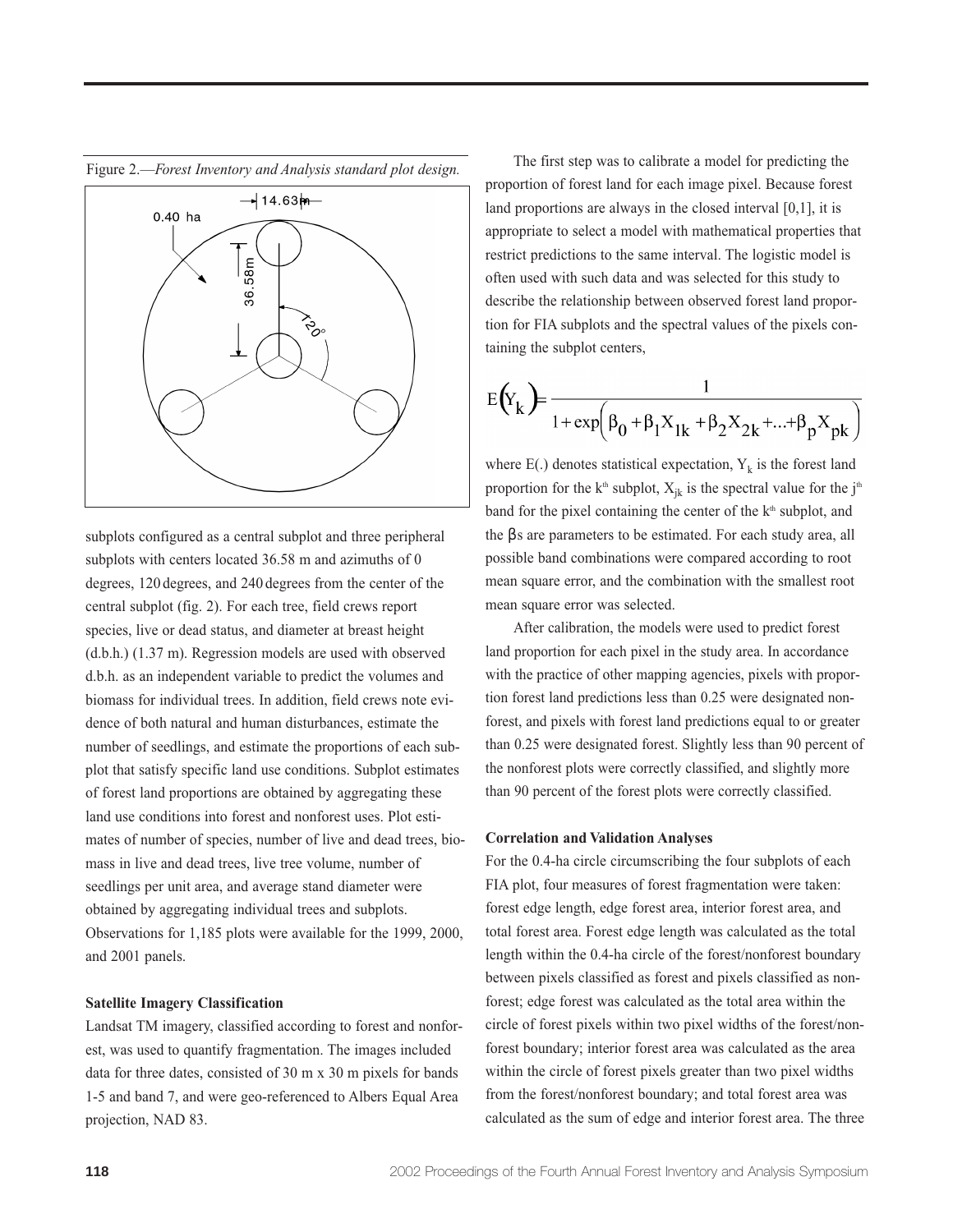Table 1.—*Estimated correlations between measures of forest fragmentation and forest stand attributes1*

| <b>Forest</b><br><i>attribute</i> | <b>Fragmentation index</b> |                                |                                   |
|-----------------------------------|----------------------------|--------------------------------|-----------------------------------|
|                                   | Edge<br>forest<br>area     | <b>Total</b><br>forest<br>area | <b>Interior</b><br>forest<br>area |
| No. species                       | 0.03                       | $-0.19$                        | $-0.44$                           |
| No. live trees                    | $-0.19$                    | 0.14                           | $-0.05$                           |
| Live biomass                      | $-0.05$                    | $-0.03$                        | $-0.20$                           |
| Seedlings                         | $-0.01$                    | $-0.03$                        | $-0.10$                           |
| Mean d.b.h.                       | 0.11                       | $-0.13$                        | $-0.10$                           |

<sup>1</sup> Estimates in bold are statistically significant at  $\alpha$ =0.01.

area measures were divided by the total area of the 0.4-ha circle and were analyzed as proportions of that area.

The first stage of analysis consisted of simple correlation analyses between the estimates of forest attributes and the four measures of forest fragmentation (table 1). Plots with no forest land within the 0.4-ha circle were excluded from the analyses as were plots with evidence of human-caused disturbance, leaving 1,185 plots. The forest attribute measures previously described were all divided by the total forest area to scale estimates to a per unit forest area basis. The high negative correlations between number of species per unit forest area and total forest area were of particular interest and suggested that the number of species per unit of forest area may be greater when forest fragmentation is greater. This result warrants further investigation because lesser fragmentation and greater species richness, defined as the number of species per unit area, are both generally viewed as positively affecting forest sustainability. The observed result, however, suggests that greater species richness is associated with greater, not lesser, fragmentation.

The second stage of analysis focused on validating the inverse relationship between number of tree species per unit of forest area on FIA plots and the proportion of the 0.4-ha circular plot that was forested (fig. 3). The primary issue was determining if the large negative correlation could be due to artifacts resulting from expressing number of species found on a plot on a per unit forest area basis. First, if even small forested areas are saturated with species, then the decrease in number of species per unit of forest area as the proportion of plot forest area increases could be attributed to dividing a relatively conNumber of species per unit of total forest area 30 25 20 15 10 5  $\Omega$  $0.0$  $0.2$  $0.4$ 0.6  $0.8$ 1.0 Proportion total forest

Figure 4.—*Absolute number of tree species found on FIA plots versus proportion of plot in forest area*.





Figure 3.—*Number of species per unit area on FIA plots versus proportion of plot in forest area.*